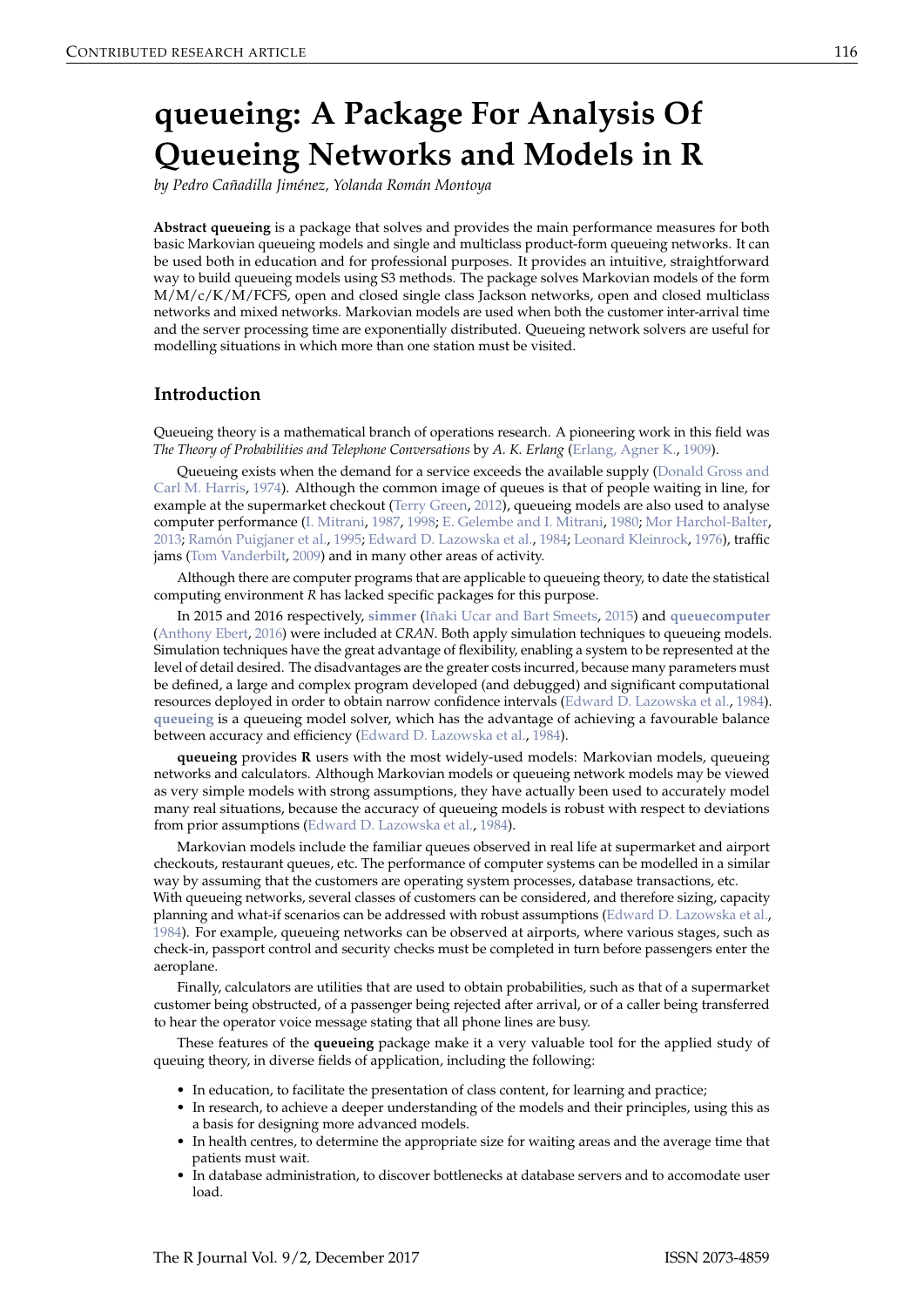<span id="page-1-0"></span>• In the design of inbound call-centres, to calculate the optimal number of agents required to maintain a given level of service.

## **Queueing Package**

#### **Nomenclature**

To take into account different forms of queue organisation (limited or unlimited space, limited or unlimited population, etc.), a nomenclature of six positions describing the characteristics of the model is usually used [\(D. G. Kendall,](#page-9-1) [1953\)](#page-9-1). Its structure is *A/B/C/K/M/Z*, where:

- A describes the inter-arrival time probability distribution,
- B describes the service time probability distribution,
- C is the number of servers or channels,
- K is the space limit of the service facility in the sense that no more than *K* customers can be in the system (*C* in service and *K* - *C* waiting in queue),
- $\bullet$  *M* is the size of the customer population,
- $Z$  is the queue discipline, i.e how the next customer is chosen from the queue when the server completes a service.

When *Z* is *FCFS*,  $M = \infty$ , and  $K = \infty$ , the last three positions are omitted.

Thus, *M/M/1/*∞*/*∞*/FCFS*, abbreviated to *M/M/1*, describes a model in which the inter-arrival and service times are both exponential (*M* is obtained from the Markovian property of the exponential distribution); there is a single server in a facility that does not impose any restriction on the number of customers; customers arrive from a population that is considered infinite in the sense that the arrival of an individual does not modify the probability of the next arrival; and *FCFS* (*F*irst *Come*, *F*irst *S*erved) is the most frequent way in which the next customer to be served is chosen from the queue.

#### **Package contents**

The package built provides a solution for two families of models, and three commonly-used calculators:

- **Markovian models**: in which inter-arrival and service times are both distributed exponentially [\(Pazos Arias et al.,](#page-10-12) [2003;](#page-10-12) [Sixto Ríos Insúa et al.,](#page-10-13) [2004;](#page-10-13) [Donald Gross and Carl M. Harris,](#page-10-1) [1974;](#page-10-1) [Leonard Kleinrock,](#page-10-14) [1975\)](#page-10-14):
- 1. *M/M/1*
- 2. *M/M/c*
- 3. *M/M/*∞
- 4. *M/M/1/K*
- 5. *M/M/c/K*
- 6. *M/M/c/c*
- 7. *M/M/1/K/K*
- 8. *M/M/c/K/K*
- 9. *M/M/c/K/m*
- 10. *M/M/*∞*/K/K*
- **Operational models** (used mainly in modelling computer performance, see [Edward D. La](#page-10-8)[zowska et al.](#page-10-8) [\(1984\)](#page-10-8)):
- a. *Multiple channel open Jackson networks*
- b. *Multiple channel closed Jackson networks*
- c. *Single channel multiple class open networks*
- d. *Single channel multiple class closed networks*
- e. *Single channel multiple class mixed networks*

#### • **Calculators**:

- i. *B-Erlang*
- ii. *C-Erlang*
- iii. *Engset*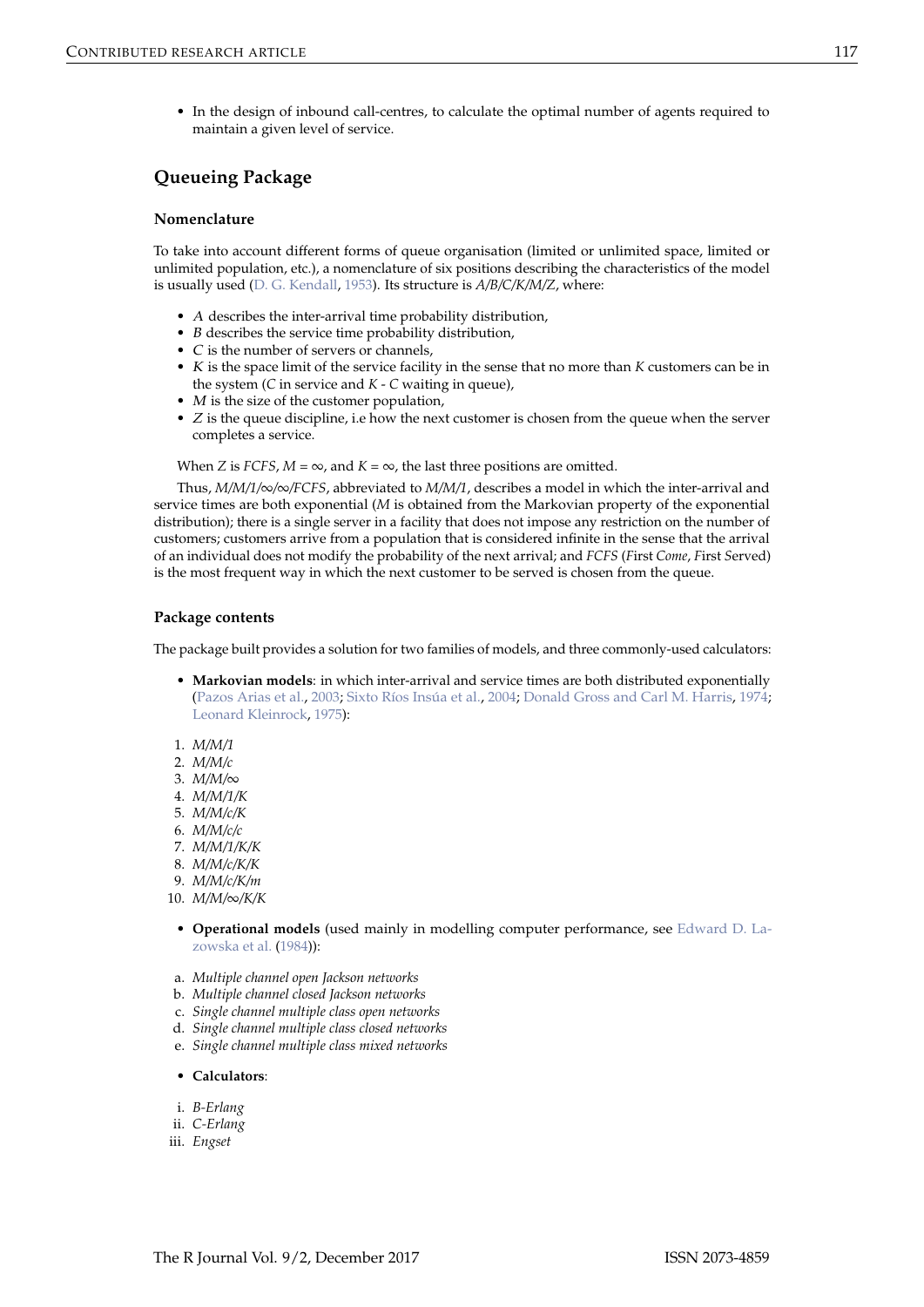#### <span id="page-2-1"></span>**Structure of queueing package**

The **queueing** package was developed taking into account the **S3** special class of functions in **R**. With this type of function, different queueuing models can be created in the same way, thus providing the user with a uniform and easy way to create the models. The model is created using the following steps:

- 1. Create the inputs for the model with the **NewInput** function;
- 2. Optionally check the inputs with the **CheckInput** function.
- 3. Create the model by calling **QueueingModel**
- 4. Print a summary of the model using **print**, or a specific model performance measure such as **W**.

Although step 2 is optional (as it is applied when the **QueueingModel** function is called), it is recommended that the inputs should always be checked, as this makes it easier to understand the data and, thus to correctly build the model.

The following code is an example of a model using **queueing**. It can be thought of as cars arriving at a petrol station, following an exponential distribution at the rate  $\lambda = 2$ . The cars are served exponentially distributed at the rate  $\mu = 3$ .

<span id="page-2-0"></span>This situation is modelled in **queueing** using a single node in which the customer inter-arrival time and service time both follow an exponential distribution, at the rates  $\lambda = 2$  and  $\mu = 3$  respectively, as shown in Figure [1.](#page-2-0)



**Figure 1:** M/M/1 Infinite population, single server. Example applicable to service provided at a petrol station

```
# Load the package
library(queueing)
# Create the inputs for the model.
i_mm1 <- NewInput.MM1(lambda=2, mu=3)
# Optionally check the inputs of the model
CheckInput(i_mm1)
# Create the model
o_mm1 <- QueueingModel(i_mm1)
# Print on the screen a summary of the model
print(summary(o_mm1), digits=2)
#> lambda mu c k m RO P0 Lq Wq X L W Wqq Lqq
#> 1 2 3 1 NA NA 0.67 0.33 1.3 0.67 2 2 1 1 3
```
The output of the model also includes components, as the functions  $F_{W_q}(t)$  and  $F_W(t)$ , which can be used to view the cumulative probability distribution of the random variables  $w_q$  (time waiting) and *w* (time in the system: time in queue + time being served), assuming *FIFO*(*F*ist *I*n, *F*irst *O*ut) or *FCFS*(*F*ist *C*ome, *F*irst *S*erved) as the queue discipline. Accordingly, *FW<sup>q</sup>* (*t*) is the probability of a customer waiting for a time less than or equal to *t* for service [\(Donald Gross and Carl M. Harris,](#page-10-1) [1974\)](#page-10-1).

As can be seen in Figure [2,](#page-3-0) the probability of a customer having to wait for at least 4 units of time is 1, and this coincides with the probability of a customer having to spend 4 total units of time in the system.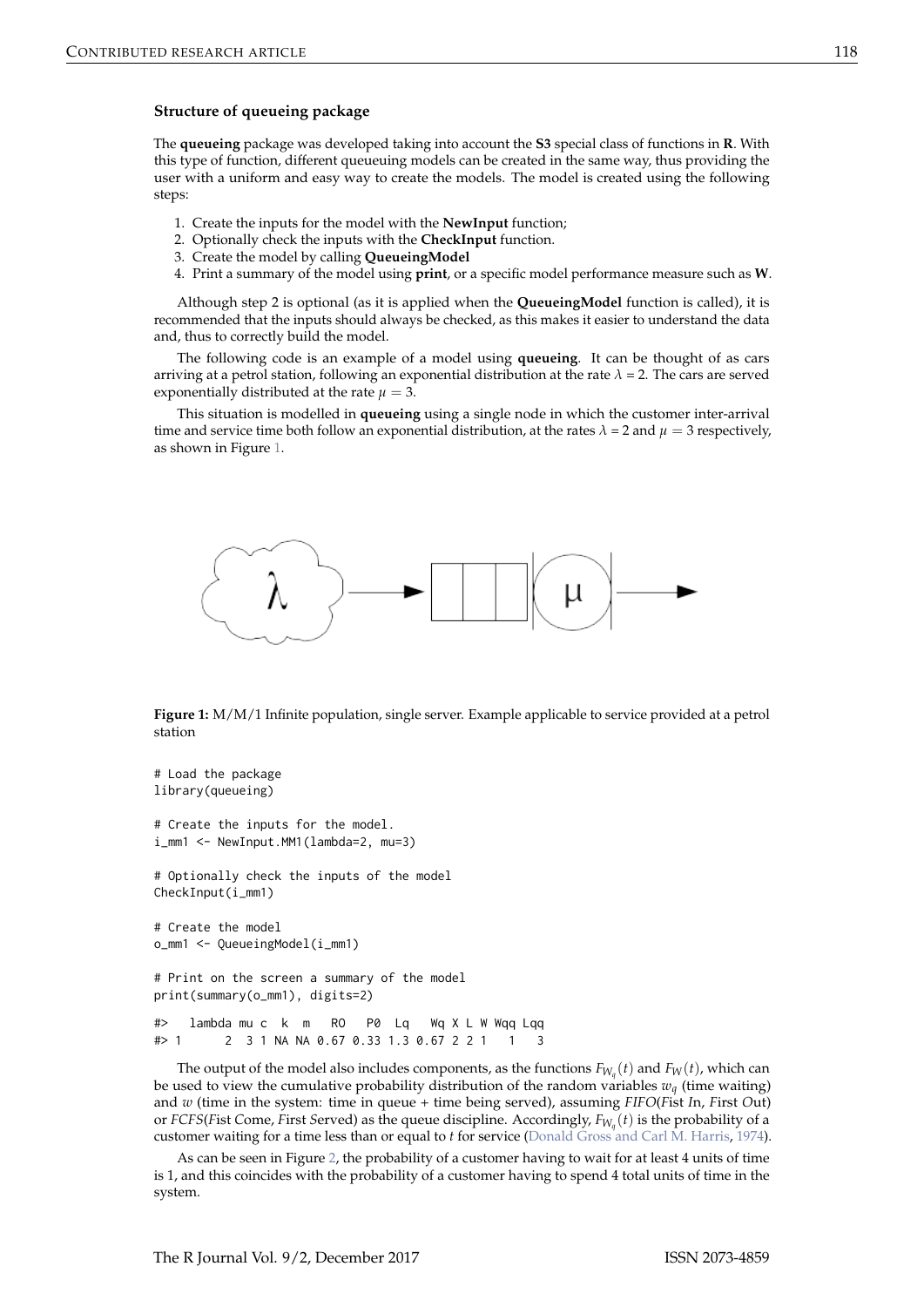```
gTitle <- "Distribution function of w and wq"
f_{W} <- o_{mm1}$FW
fwq <- o_mm1$FWq
n <- 10
ty \langle - \, '1 \rangleylab \leftarrow "FW(t), FWq(t)"xlab <- "t"
cols <- c("black", "red")
leg <- c("FW(t)", "FWq(t)")
curve(fw, from=0, to=n, type=ty, ylab=ylab, xlab=xlab, col=cols[1], main=gTitle)
curve(fwq, from=0, to=n, type=ty, col=cols[2], add=T)
```
<span id="page-3-0"></span>legend("bottomright", leg, lty=c(1, 1), col=cols)



# **Distribution function of w and wq**

Figure 2: Distribution of random variables w and wq. As can be seen, from t=4, both variables has probability of 1

#### **Performance metrics comparision**

**queueing** provides functions returning the outputs of the model, and therefore additional **R** functions can be developed to study the effect of changing model inputs. For example:

• Change the input parameter  $\lambda$  in the model  $M/M/1$ :

```
L_f_aux <- function(x){L (QueueingModel(NewInput.MM1(lambda=x, mu=1, n=-1)))}
Lq_f_aux <- function(x){Lq (QueueingModel(NewInput.MM1(lambda=x, mu=1, n=-1)))}
Lqq_f_aux <- function(x){Lqq(QueueingModel(NewInput.MM1(lambda=x, mu=1, n=-1)))}
```

```
L_f <- function(v){sapply(v, L_f_aux)}
Lq_f <- function(v){sapply(v, Lq_f_aux)}
Lqq_f \leq function(v){sapply(v, Lqq_f_aux)}
```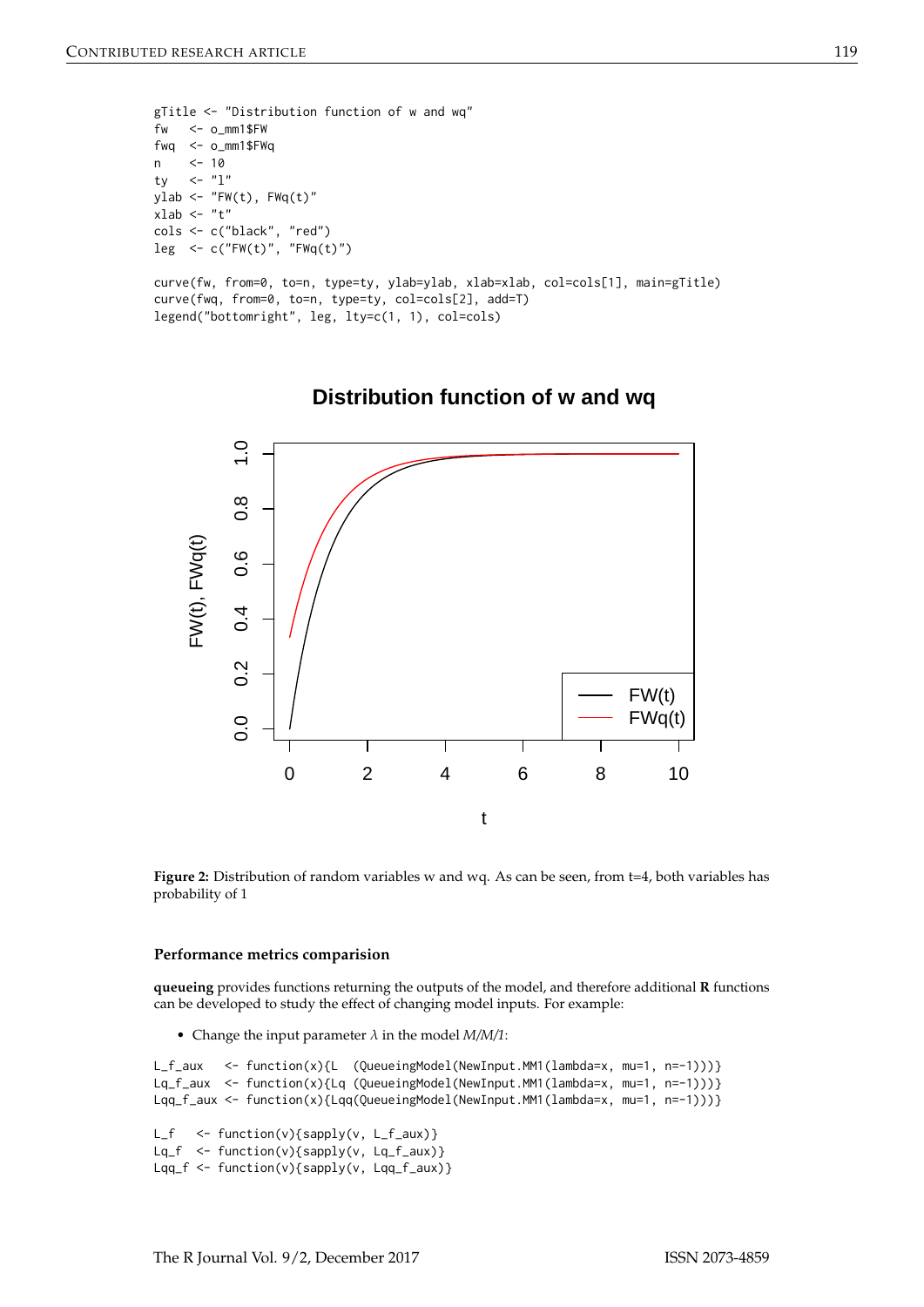```
gt \leftarrow "L, Lq and Lqq"
ylab <- "L, Lq, Lqq"
xlab <- "rho"
n <- 100
to <- 0.99
ty \langle - \, '1" \ranglelty \langle -c(1, 1, 1) \ranglecols <- c("blue", "red", "green")
leg \leftarrow c("L", "Lq", "Lqq")curve(L_f, from=0, to=to, n=n, ylab=ylab, xlab=xlab, col=cols[1], type=ty, main=gt)
curve(Lq_f, from=0, to=to, n=n, col=cols[2], add=T, type=ty)
curve(Lqq_f, from=0, to=to, n=n, col=cols[3], add=T, type=ty)
legend("topleft", leg, lty=c(1, 1, 1), col=cols)
```
<span id="page-4-0"></span>



**Figure 3:** Evolution of the number of customers in system (L), in queue (Lq) and in queue knowing that queue exists (Lqq). The three functions exhibit a dramatic increase in the number of customers as rho tends to 1. Observe that in general, Lqq > L > Lq

As can be seen in Figure [3,](#page-4-0) the three functions exhibit a dramatic increase in the number of customers, from  $\rho \to 1$ . Observe that  $L_{qq} > L > L_q$ .  $L > L_q$  because the number of customers in the system must include the customer currently receiving the service; the interesting insight here is that *Lqq* > *L*, and so merely knowing that there exists a queue raises the number of customers in the system.

```
x <- seq(from=0, to=0.99, by=0.01)
Lqq_f(x) - L_f(x)
```
#> [1] 1 1 1 1 1 1 1 1 1 1 1 1 1 1 1 1 1 1 1 1 1 1 1 1 1 1 1 1 1 1 1 1 1 1 1 #> [36] 1 1 1 1 1 1 1 1 1 1 1 1 1 1 1 1 1 1 1 1 1 1 1 1 1 1 1 1 1 1 1 1 1 1 1 #> [71] 1 1 1 1 1 1 1 1 1 1 1 1 1 1 1 1 1 1 1 1 1 1 1 1 1 1 1 1 1 1

• The arrival rate changes in line with the number of servers in a *M/M/c* model:

 $W_f_$ aux <- function(x){W (QueueingModel(NewInput.MMC(lambda=x, mu=1.01, c=x)))} Wq\_f\_aux <- function(x){Wq (QueueingModel(NewInput.MMC(lambda=x, mu=1.01, c=x)))}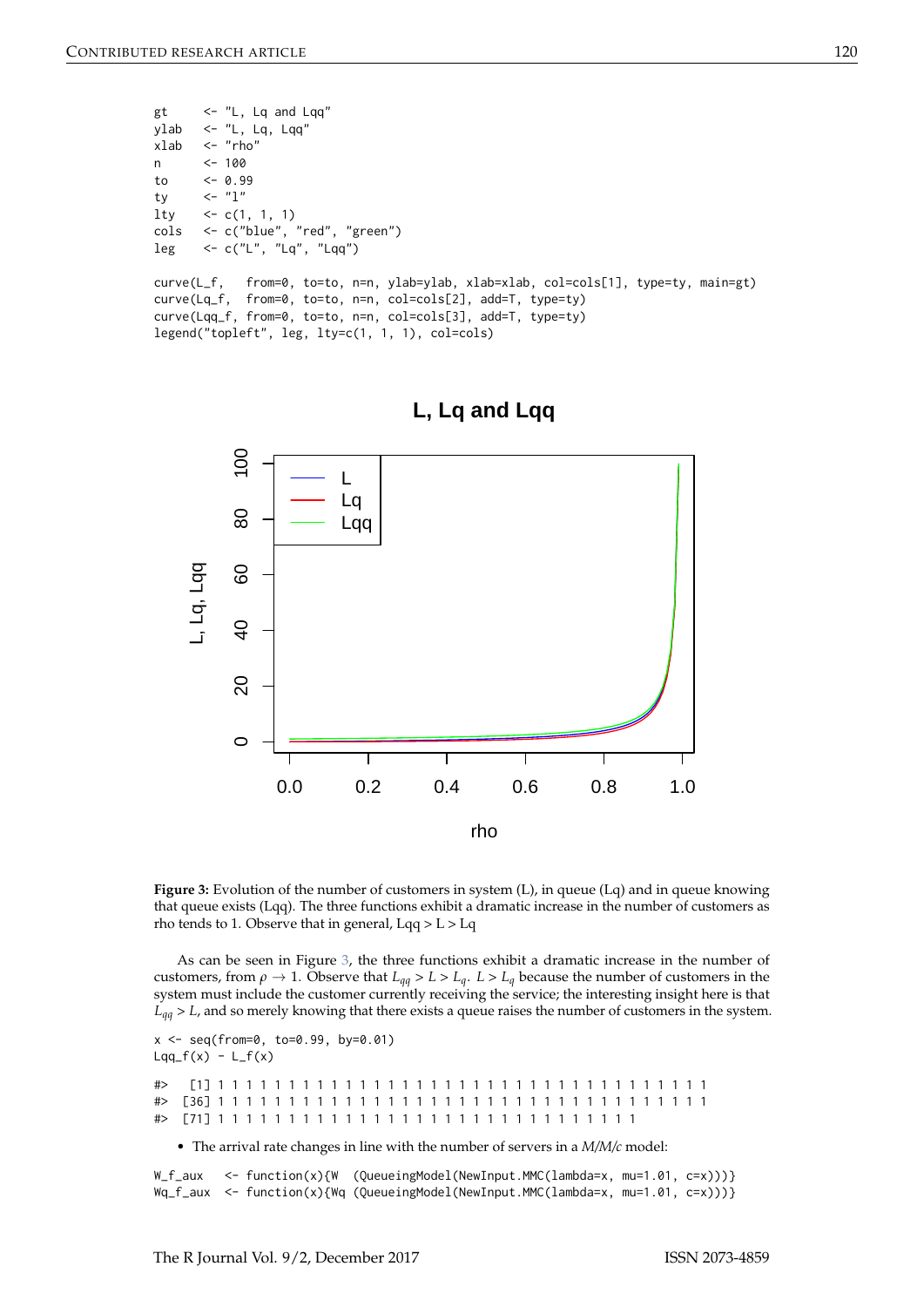```
W_f <- function(v){sapply(v, W_f_aux)}
Wq_f <- function(v){sapply(v, Wq_f_aux)}
gt <- "W and Wq"
vlab \leq - "W, Wq"
xlab <- "lambda, c"
n <- 14
ty \langle - \, '1 \rangleleg \leq c("W", "Wq")lty <- c(1, 1, 1)
cols <- c("blue", "red")
```

```
curve(W_f, from=1, to=n, n=n, ylab=ylab, xlab=xlab , col=cols[1], type=ty, main=gt)
curve(Wq_f, from=1, to=n, n=n, col=cols[2], add=T, type=ty)
legend("topright", leg, lty=lty, col=cols)
```


**W and Wq**

**Figure 4:** Evolution of the mean time in queue and in the system according to lambda and c increase equally. Observe that the time tends to zero as the number of servers increase

Observe in Figure [4](#page-5-0) that although *λ* and *c* increase at the same rate, the time tends to zero as the number of servers increases, meaning that the capacity of the facility increases faster than the work pending attention.

• Sometimes it is useful to compare different models, for example to measure the impact of duplicating the number of servers or of restricting the queue area. **queueing** includes a useful function to compare different queueing models, so that the tradeoff between performace measures can be seen at a glance.

```
o_mm2 <- QueueingModel(NewInput.MMC(lambda=2, mu=3, c=2))
o_mm2k <- QueueingModel(NewInput.MM1K(lambda=2, mu=3, k=5))
CompareQueueingModels(o_mm1, o_mm2, o_mm2k)
#> lambda mu c k m RO P0 Lq Wq X
#> 1 2 3 1 NA NA 0.6666667 0.3333333 1.33333333 0.66666667 2.000000
```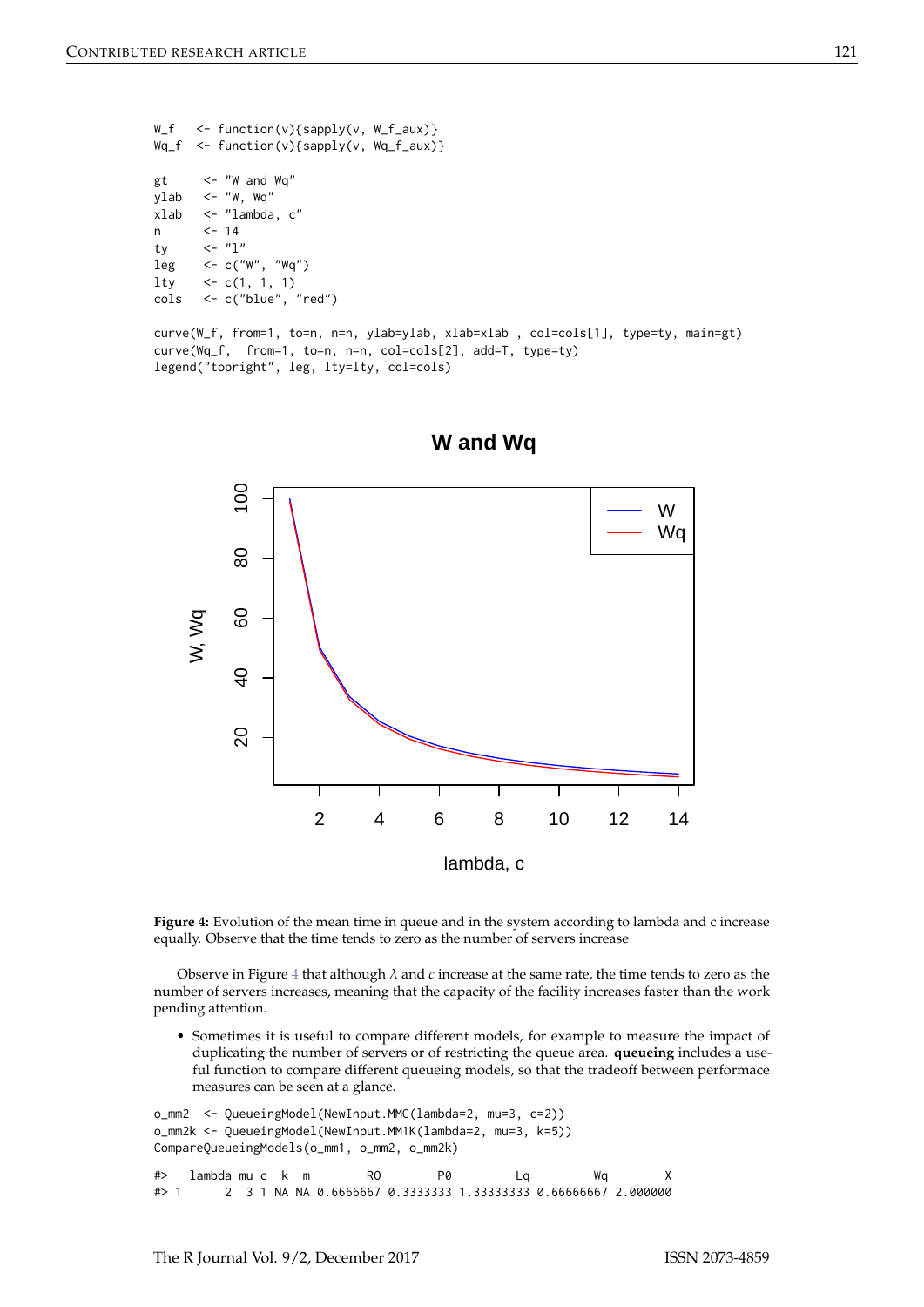<span id="page-6-0"></span>#> 2 2 3 2 NA NA 0.3333333 0.5000000 0.08333333 0.04166667 2.000000 #> 3 2 3 1 5 NA 0.6345865 0.3654135 0.78796992 0.41390205 1.903759 #> L W Wqq Lqq #> 1 2.000000 1.0000000 1.0000000 3.000000 #> 2 0.750000 0.3750000 0.2500000 1.500000 #> 3 1.422556 0.7472354 0.6717949 2.015385

#### **Queueing Network Models**

In addition to the basic Markovian models, **queueing** also offers several routines with which to build different queueing networks.

Although simple queueing models have been used to correctly model different situations [\(Allan](#page-9-2) [L. Scherr,](#page-9-2) [1967\)](#page-9-2), a queueing network must be used when several stages or places need to be visited in order to obtain full service. There are some "special" queueing networks in the simple models: thus, *M/M/c/K* [\(J. Medhi,](#page-10-15) [2003;](#page-10-15) [Hisashi Kobayashi,](#page-10-16) [1978\)](#page-10-16) and *M/M/c/K/m* are two examples of closed queueing models.

For models with more than two stations or with different classes of customers, **queueing** offers single and multiple channel open and closed Jackson networks, single channel open and closed multiple classes of customers and single channel mixed networks.

The steps taken to create a queueing network are the same as those for a single queueing model: the first is to apply the corresponding *NewInput* function; then, optionally, the *CheckInput* function is called, to help with the input parameters of the model, and finally the model is built with the *QueueingModel* function.

The difference between this and the single node model is that there exist several different functions with which to create the inputs of the network. For example, for a single-class closed Jackson network, there are three ways to create the input, as long as the problem has a probability route or the problem has been defined as operational [\(Peter J. Denning and Jeffrey P. Buzen,](#page-10-17) [1978\)](#page-10-17).

For example, imagine the urgent-treatment box of a hospital. Patients arrive at the rate of 10 patients/hour. A doctor examines each patient and may provide treatment and then send the patient home, or derive the patient to a specialist (orthopaedist, cardiologist, etc.), who in turn may request tests (blood analysis, radiography, etc.), and then send the patient home or recommend hospitalisation. In the latter case(assuming there are beds available), treatment will be provided, more checks and tests may be required and, eventually, the patient will leave (not always to go home).

In this case, the model used is a single-class Open Jackson network, with five nodes: general doctor, orthopaedist, cardiologist, checks and tests box (composed of 15 technicians) and hospitalised (with space for any number of patients). Except for visiting the general physician, in no case is a patient allowed to directly enter another node.

The probability route matrix is measured as:

|                                        | 0.3      | 0.2            | 0       | $\Omega$ |  |
|----------------------------------------|----------|----------------|---------|----------|--|
| $\begin{pmatrix} 0 \\ 0 \end{pmatrix}$ | 0        | 0              | 0.7     | 0.1      |  |
| $\vert 0 \vert$                        | $\Omega$ | $\overline{0}$ | $0.8\,$ | 0.15     |  |
| $\overline{0}$                         | 0.3      | 0.7            | 0       | O        |  |
| $\overline{0}$                         | 0        | 0              | 0.6     | 0.3)     |  |

The model is built as follows, noting *gd* as general physician, *ort* as orthopaedist, *car* as cardiologist, *tb* as checks and tests box and *hos* as hospitalised:

```
data <- c(0, 0.3, 0.2, 0, 0, 0, 0, 0, 0.7, 0.1, 0, 0, 0, 0.8, 0.15, 0, 0.4, 0.3, 0, 0.3)
prob <- matrix(data=data, byrow = TRUE, nrow = 5, ncol=5)
gd <- NewInput.MM1(lambda=10, mu=25, n=0)
ort <- NewInput.MM1(lambda=0, mu=18, n=0)
car <- NewInput.MM1(lambda=0, mu=20, n=0)
tb <- NewInput.MMC(lambda=0, mu=12, c=15, n=0)
hos <- NewInput.MMInf(lambda=0, mu=0.012, n=0)
hospital <- NewInput.OJN(prob=prob, gd, ort, car, tb, hos)
```
The fact that no patient is allowed to visit any doctor other than the general physician is specified, by setting lambda to zero at the node.

The parameters can be checked using *CheckInput* and the model is built using *QueueingModel*

CheckInput(hospital) m\_hospital <- QueueingModel(hospital)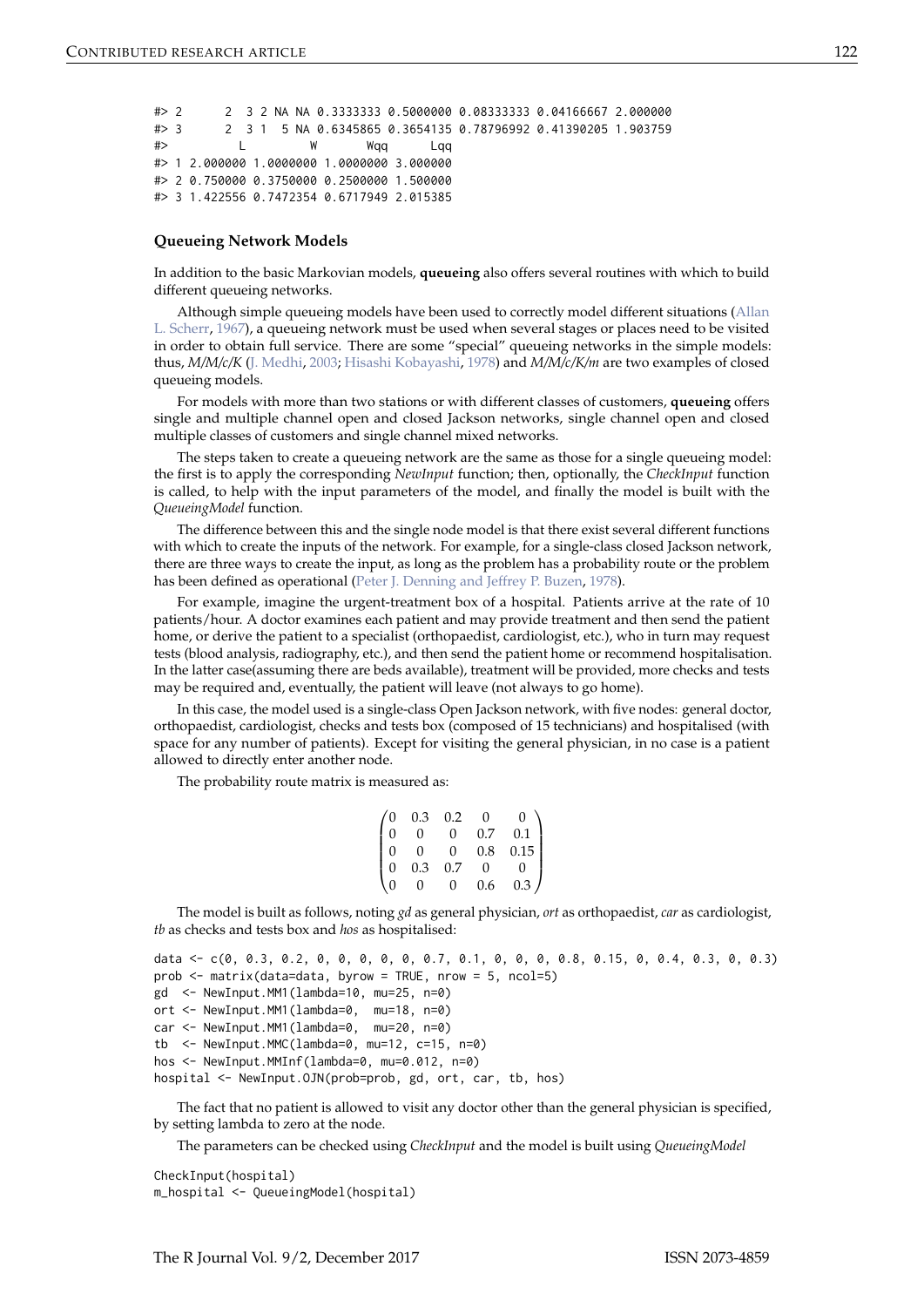```
print(summary(m_hospital), digits = 2)
```

|  |  |                                |  | #> L W X Lk Wk Xk ROk                     |
|--|--|--------------------------------|--|-------------------------------------------|
|  |  |                                |  | #> Net 465 47 10 NA NA NA NA              |
|  |  | #> Nd1 NANANA 0.67 0.067 10.0  |  | 0.400                                     |
|  |  | #> Nd2 NA NA NA 1.11 0.111 9.5 |  | 0.525                                     |
|  |  |                                |  | #> Nd3 NA NA NA 0.50 0.050 6.7 0.335      |
|  |  |                                |  | #> Nd4 NA NA NA 1.00 0.100 12.0 0.067     |
|  |  |                                |  | #> Nd5 NA NA NA 462.21 46.221 5.5 462.213 |

As can be seen from the output, results are calculated both for the complete network and for each node.

**queueing** also allows multiple classes of patients to be created, although currently only in the operational way [\(Peter J. Denning and Jeffrey P. Buzen,](#page-10-17) [1978\)](#page-10-17).

At the hospital, the patients arriving at the urgent-treatment box are usually one of two types: high priority or normal priority.

By appropriately adjusting the input parameters, the problem can now be modelled as follows:

```
classes <- 2
vLambda < -c(2, 10)nodes <- 5
vType <- c("Q", "Q", "Q", "Q", "D")
vHigh \leq c(2, 4, 2, 6, 2)vNorm \leq c(1, 2, 1, 3, 0.5)vVisit <- matrix(data=c(vHigh, vNorm), nrow=2, ncol=5, byrow = TRUE)
sHigh <- c(1/100, 1/250, 1/300, 1/600, 1/5)
sNorm <- c(1/90, 1/150, 1/200, 1/300, 1/3)
vService <-matrix(data=c(sHigh, sNorm), nrow=2, ncol=5, byrow = TRUE)
```
cl\_hosp <- NewInput.MCON(classes, vLambda, nodes, vType, vVisit, vService)

Some parameters have a different meaning in this model. Although the order of the classes and nodes is chosen by the modeller, once it is decided, consistency must be maintained.

- *classes*: number of classes of patients;
- *vLambda*: arrival rate of each class, setting high priority first;
- *nodes*: number of nodes;
- *vType*: except nodes like hospital (no limit to number of beds available), which is "D", the rest are "Q";
- *vHigh*: average number of visits by each *high priority* patient to nodes;
- *vNorm*: average number of visits by each *normal priority* patient to nodes;
- *vVisit*: recall that order consistency must be preserved;
- *sHigh*: average service time in each node for *high priority* patients;
- *sNorm*: average service time in each node for *normal priority* patients.

As before, the *CheckInput* function should be used before building the model with *QueueingModel*.

```
CheckInput(cl_hosp)
m_cl_hosp <- QueueingModel(cl_hosp)
print(summary(m_cl_hosp), digits = 2)
#> L W X Lc Wc Xc Lk Wk Xk ROk Lck Wck Xck ROck
#> Net 3 0.25 12 NA NA NA NA NA NA NA NA NA NA NA
#> Cl1 NA NA NA 0.92 0.46 2 NA NA NA NA NA NA NA NA
#> Cl2 NA NA NA 2.12 0.21 10 NA NA NA NA NA NA NA NA
#> Nd1 NA NA NA NA NA NA 0.178 0.0148 14 0.151 NA NA NA NA
#> Nd2 NA NA NA NA NA NA 0.198 0.0165 28 0.165 NA NA NA NA
#> Nd3 NA NA NA NA NA NA 0.068 0.0056 14 0.063 NA NA NA NA
#> Nd4 NA NA NA NA NA NA 0.136 0.0114 42 0.120 NA NA NA NA
#> Nd5 NA NA NA NA NA NA 2.467 0.2056 9 2.467 NA NA NA NA
#> CN11 NA NA NA NA NA NA NA NA NA NA 0.047 0.0236 4 0.040
#> CN12 NA NA NA NA NA NA NA NA NA NA 0.038 0.0192 8 0.032
#> CN13 NA NA NA NA NA NA NA NA NA NA 0.014 0.0071 4 0.013
#> CN14 NA NA NA NA NA NA NA NA NA NA 0.023 0.0114 12 0.020
#> CN15 NA NA NA NA NA NA NA NA NA NA 0.800 0.4000 4 0.800
```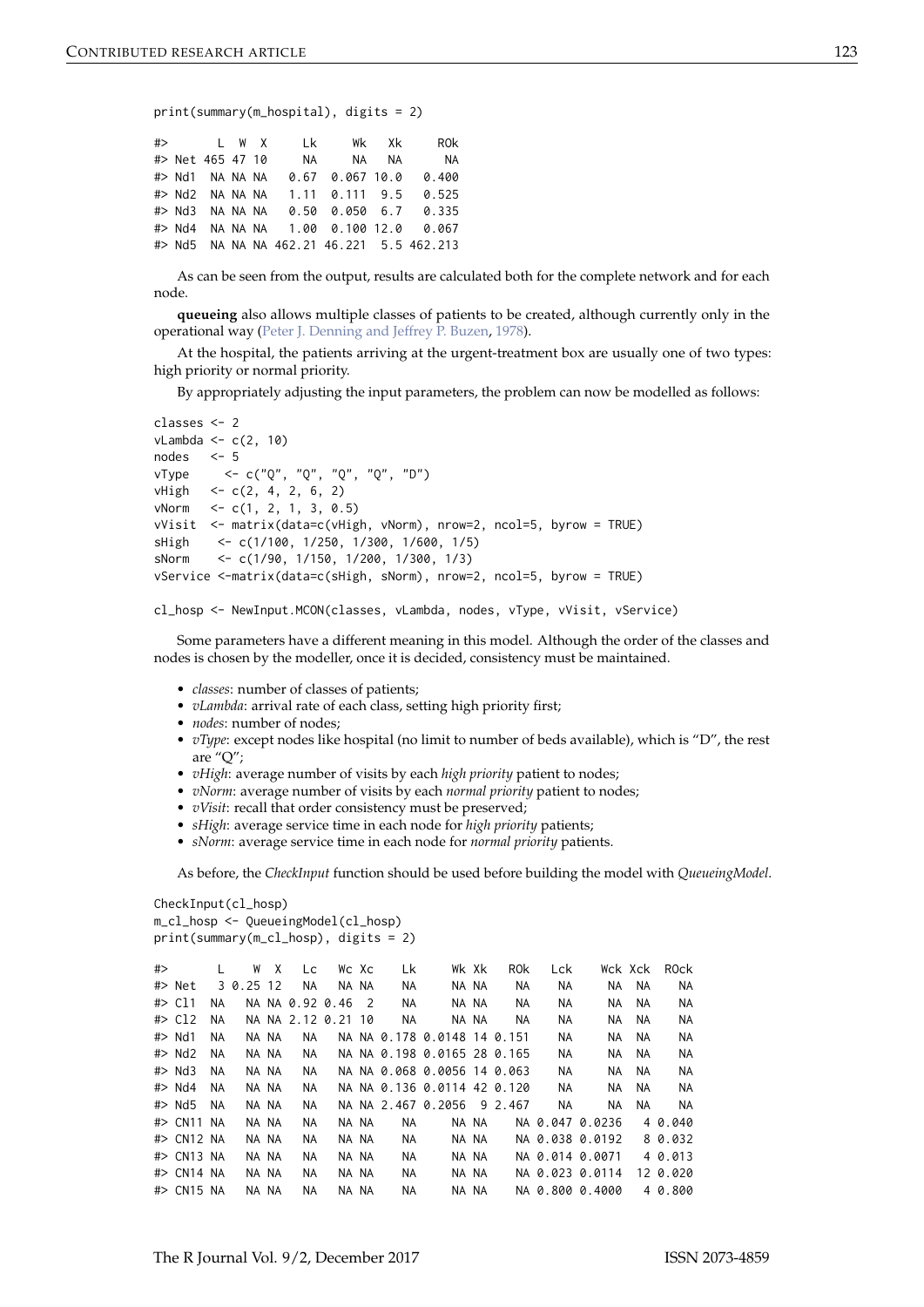<span id="page-8-0"></span>

| #> CN21 NA NA NA NA NA NA |  |              |       | NA.       | NA NA |  | NA 0.131 0.0131 10 0.111 |  |
|---------------------------|--|--------------|-------|-----------|-------|--|--------------------------|--|
| #> CN22 NA NA NA NA NA NA |  |              |       | NA.       | NA NA |  | NA 0.160 0.0160 20 0.133 |  |
| #> CN23 NA NA NA NA NA NA |  |              |       | NA.       | NA NA |  | NA 0.053 0.0053 10 0.050 |  |
| #> CN24 NA NA NA NA       |  |              | NA NA | <b>NA</b> | NA NA |  | NA 0.114 0.0114 30 0.100 |  |
| #> CN25 NA                |  | NANA NA NANA |       | NA.       | NA NA |  | NA 1.667 0.1667 5 1.667  |  |

In this case, the output has more detailed information than in the previous model, as the class performance measures are also included.

#### **Queueing Calculators**

The calculators included in **queueing** are frequently used for sizing call centres, telecomunications systems, etc.

- 1. **Erlang-B**. This function is derived from a *M/M/c/c* model when the *c+1* customer arrives when there are *c* already in the system.
- 2. **Erlang-C**. This function is frequently used in call centres to correctly set the number of agents. It denotes the probability of a customer having to queue because all the servers are busy in a *M/M/c*.
- 3. **Engset**. When the population is finite, that is, when each new arrival changes the probability of the next arrival, the *Engset* function gives the probability of an arrival having to return to the source merely because there is no room availabl. This situation is modelled by *M/M/c/c/N* with *c < N*.

The graphics normally shown in queueing theory books such as [\(Donald Gross and Carl M. Harris,](#page-10-1) [1974\)](#page-10-1), page 111, can be easily obtained and improved with the calculators included:

```
servers \leq -1:50numServers <- length(servers)
rho <- c(1, 5, 10, 15, 20, 24, 30, 40, 50)
rho_size <- length(rho)
pRes <- array(data=0, dim=c(numServers, rho_size))
for (i in 1:numServers)
 for (j in 1:rho_size)
   pRes[i, j] <- B_erlang(i, rho[j])
colrs <- rainbow(n=rho_size)
xlim <- c(1, numServers)
ylim \leq c(0, 1)xlab <- "Number of servers"
ylab <- "Probability"
gt <- "B-Erlang prob. for different loads"
y \leq -pRes[, 1]
x <- servers
col <- colrs[1]
plot(x=x, y=y, xlim=xlim, ylim=ylim, type="l", col=col, xlab=xlab, ylab=ylab, main=gt)
for (j in 2:rho_size)
 lines(x=1:numServers, y=pRes[, j], col=colrs[j])
leg <- as.character(rho)
tr <- "topright"
lty <- rep(1, rho_size)
lwd \leftarrow rep(0.01, rho\_size)
```

```
legend(x=tr, legend=leg, lty=lty, lwd=lwd, col=colrs)
```
#### **Conclusions**

**queueing** is a useful tool for both academic and professional use. In education, the main models learned in class are presented in detail, providing numerous performance measures within a versatile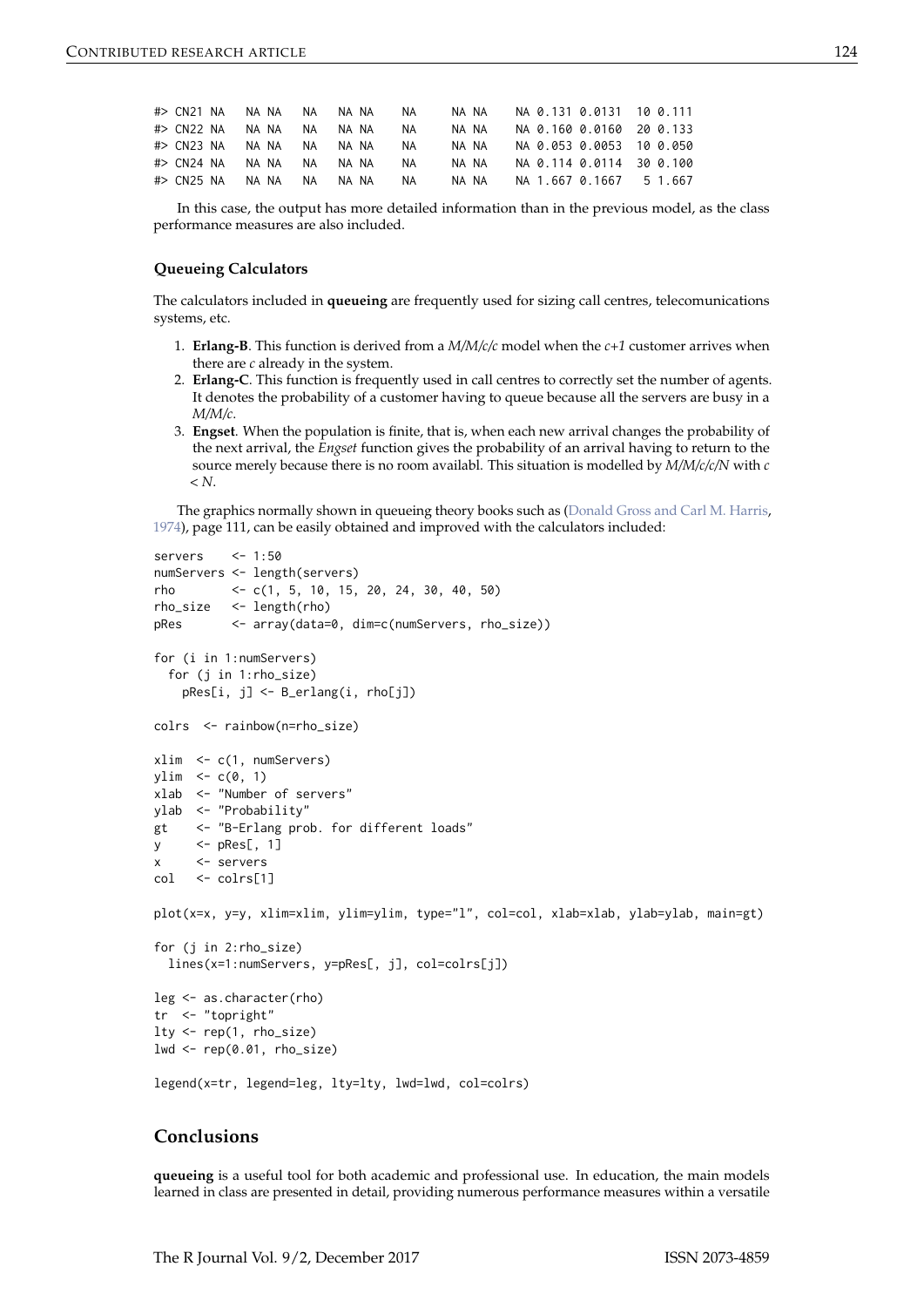

## **B−Erlang prob. for different loads**

**Figure 5:** Probability of not finding an available server as the number of servers increase

tool, helpful to students and teachers alike. For professionals, the package can be used both to design and size systems or workloads according to perfomance requirements, and to explain deviations in systems as they are evolving.

**queueing** has been developed to make it easy to learn how the *NewInput*, *CheckInputs* and *QueueingModel* models are built. Both basic Markovian models and queueing networks can be built using the same process.

More queue disciplines, together with intermediate and advanced models, will be included progressively in the package to make it even more versatile.

#### **Acknowledgments**

This work would not have been possible without the invaluable help of Yolanda Román Montoya.

**queueing** has its roots in the peerless stochastic processes classes given by Sixto Ríos Insúa, Alfonso Mateos Caballero, Mª Concepción Bielza Lozoya and David Ríos Insúa. Although the package is dedicated especially to the memory of Sixto Ríos Insúa, I am sincerely grateful to and appreciative of all these outstanding educators.

Finally, I thank everyone who has made contributions and suggestions or made use of the package.

## **Bibliography**

<span id="page-9-2"></span>Allan L. Scherr. *An Analysis of Time-Shared Computer Systems*. The M.I.T. Press, Cambridge, Massachusetts, 1967. [[p122\]](#page-6-0)

<span id="page-9-0"></span>Anthony Ebert. *queuecomputer: Computationally Efficient Queue Simulation*, 2016. URL [https://github.](https://github.com/AnthonyEbert/queuecomputer) [com/AnthonyEbert/queuecomputer](https://github.com/AnthonyEbert/queuecomputer). [[p116\]](#page-0-0)

<span id="page-9-1"></span>D. G. Kendall. Stochastic Processes Occurring in the Theory of Queues and Their Analysis by the Method of the Imbedded Markov Chain. *The Annals of Mathematical Statistics*, 24(3):338–354, 1953. URL <https://doi.org/10.1214/aoms/1177728975>. [[p117\]](#page-1-0)